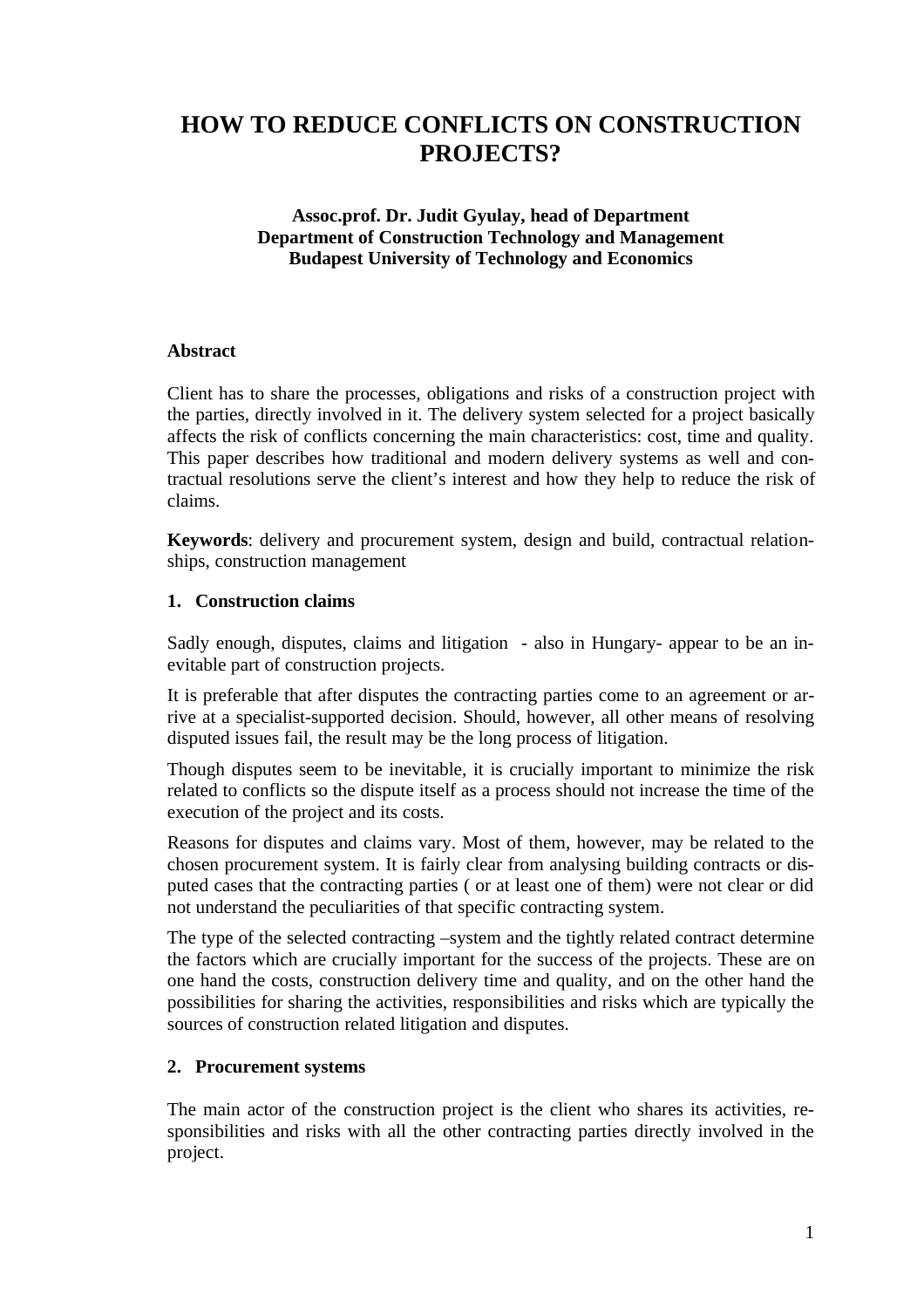As all construction projects are unique the working strategy for contracting should be tailored to the needs of the particular case.

Clients and constructors still favour the so-called traditional type or price-based contracts worldwide. Though it can involve a fairly long construction period and a lot of consecutive organisation, the popularity of it relies in the well understood contracting relations.

The construction market and the "time is money" discipline forced new contracting systems –such as design & build, turnkey, construction management, contracting management, project management and other varieties – come into existence. These are mainly to ensure decreased construction time. However, at the same time, just because of their peculiarities, they increase the risk of misunderstanding and disputes generated by the ever changing conditions.

According to construction-specialists, disputes leading to litigations may be avoided, if fitted to the procurement system and

- the client is professionally represented
- the contract has clearly stated the activities, responsibilities and risks
- partnership is being practiced during the process.

## **3. Representing the client's interest in the various contracting-systems**

The client's interest and the demand for representing it are equally important in public and private financed investments. In Hungary legislative regulation makes the employment of site inspectors only in public procurement related projects compulsory.

The site inspector representing the client's interest checks if

- − everything goes according plans
- − in the prescribed manner and demanded quality
- within the agreed time limits and
- − on budget.

Taking the necessary measures due to the continuous control decreases the number of later disputes and claims.

The main point of the next items: is there any need to represent the client's interest in the different delivery systems.

## **3.1 Traditional system**

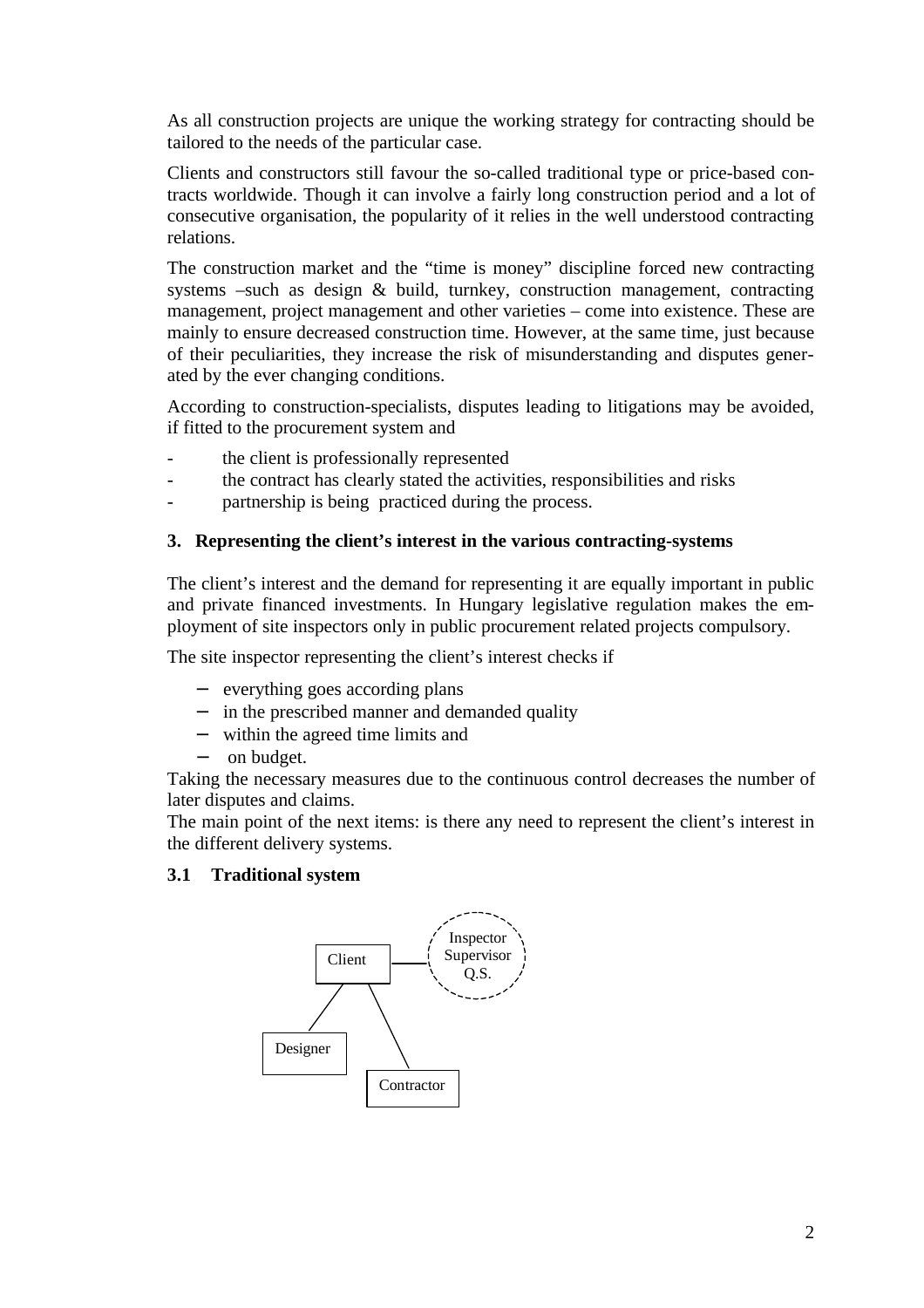It is proven through time that the basics of traditional system -complete design followed by construction thus the traditional separation of designers and contractors – may offer quality –product to the client, but it is incapable of eliminating the long disputes generated by the elongation of construction time and the increase of construction cost. The client's interest may be represented by the site inspector.

#### **3.2. Design and build, turnkey, package deal**



The construction companies interested in D&B turnkey projects make their bid for the design, delivery time and construction cost at the same time.

The most attractive characteristic of  $D \& B$  to the client is the "single point responsibility" that this delivery system offers. The fact that this single – point responsibility exists in the event of a building failure as well as one specific responsible person is advantageous to the client. The contractor is responsible for the whole package-which includes the design even if the contractor has sub-let the design.

The weakness of this method is that the client depends on a firm with an "opposite" interest and doesn't have an independent professional adviser to protect his/her interest. An alternative to that may be the employment of site inspector as the client's agent. In this role the client's agent has to ensure that the client gets what he/she asks for, the right quality at the right price and on time.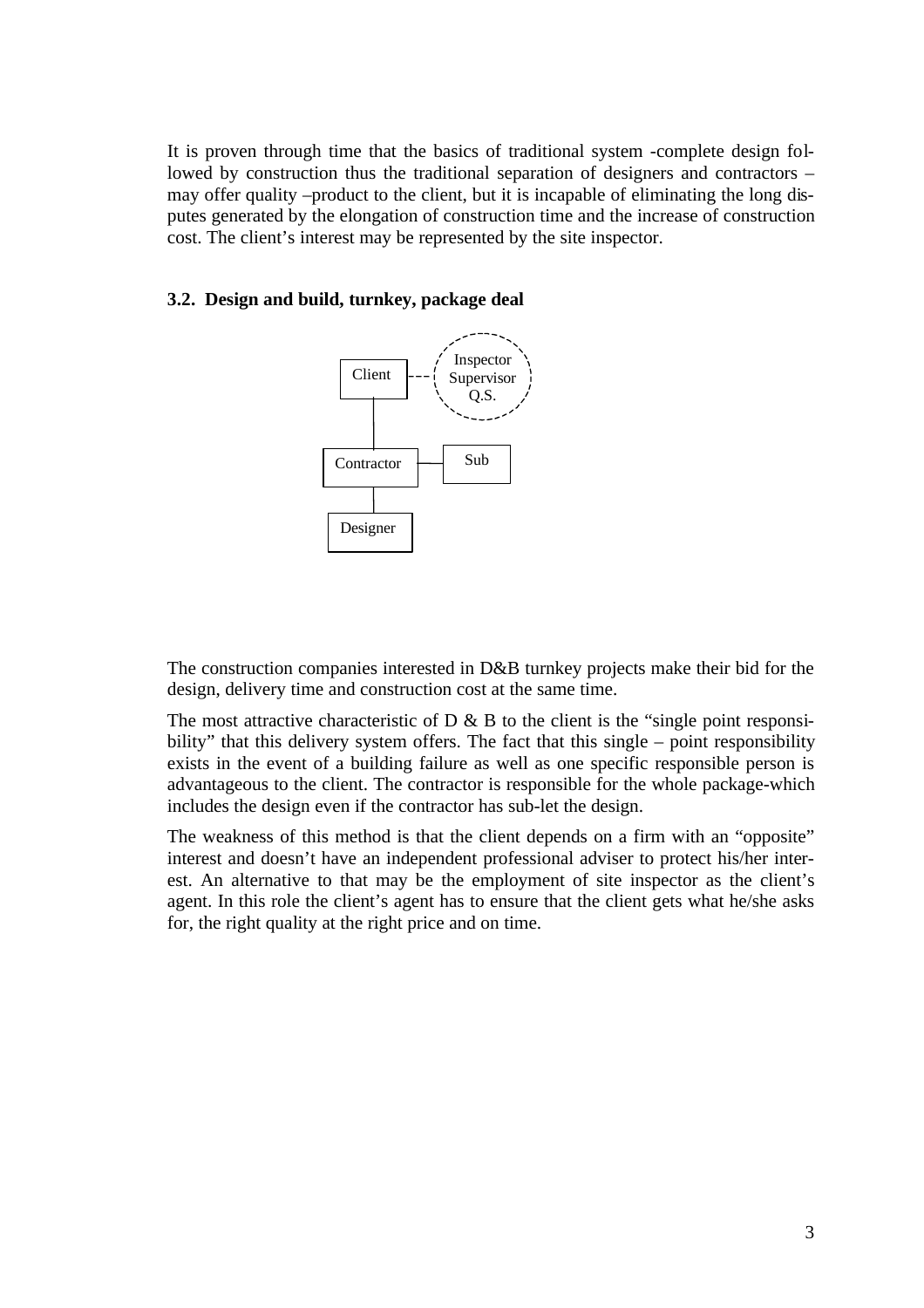#### **3.3. Construction management, CM**



The construction manager delivers professional management for an agreed fee which may include cost control and supervision.

The construction manager is identified as an impartial professional having equal status with the designer. His or her managerial contract may include budget control and site inspection as well. Mediatory and coordinating activity may help to solve problems right on the spot.

## **3.4. Management Contracting, MC**



The management contractor is mainly perceived as a contractor (apparently not on client's side) who is in charge of planning, organizing, leading and commanding but not controlling.

The representation of client's interest has to be ensured by an independent supervisor.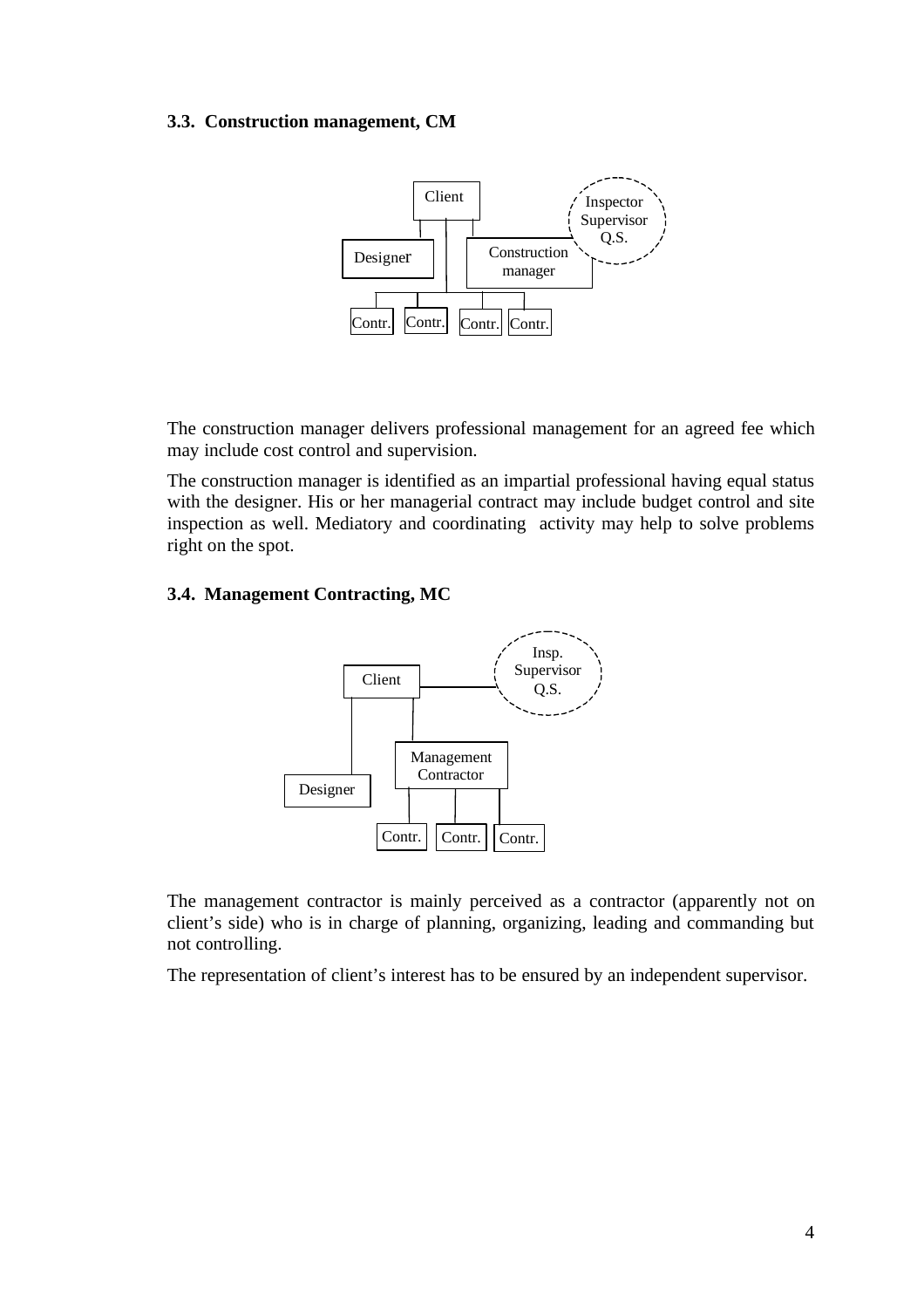## **4. Source of disputes arising from the nature of constructing systems**

As opposed to the consecutive phases of the traditional system, the typical activityoverlapping of the modern managerial systems implies huge risks for the client as the decision for the construction-start precedes the final agreement over the construction costs.

# Traditional system



## Modern managerial type system



Naturally the interested parties aim to put in contractual form all of the burden generated by uncertainty related risks on each other's shoulder.

Clients tend to make their decision for selecting the adequate procurement system by looking solely on the offered advantages and not keeping in mind that the considerable time overlapping implies a great deal of risk equally related to the design phase, to the acquisition of the building permission and to the construction site. The advantages of the modern –contemporary – managing system may only prevail if the client's agent ensures that the decrease of the construction time, the client's project and design modifications, the smooth relation of the design and construction are all put forward.

As an outcome of activity overlapping the tendering of a project happens in so-called "packages" where the different works are consecutively awarded to the corresponding construction companies. It implies full coordination of detailed planning right from the very early phase of designing and undoubtedly increases the risk for disputes.

The client is often unwilling to ensure a reasonable duration of time for the architects and engineers to develop the detailed set of plans and specifications .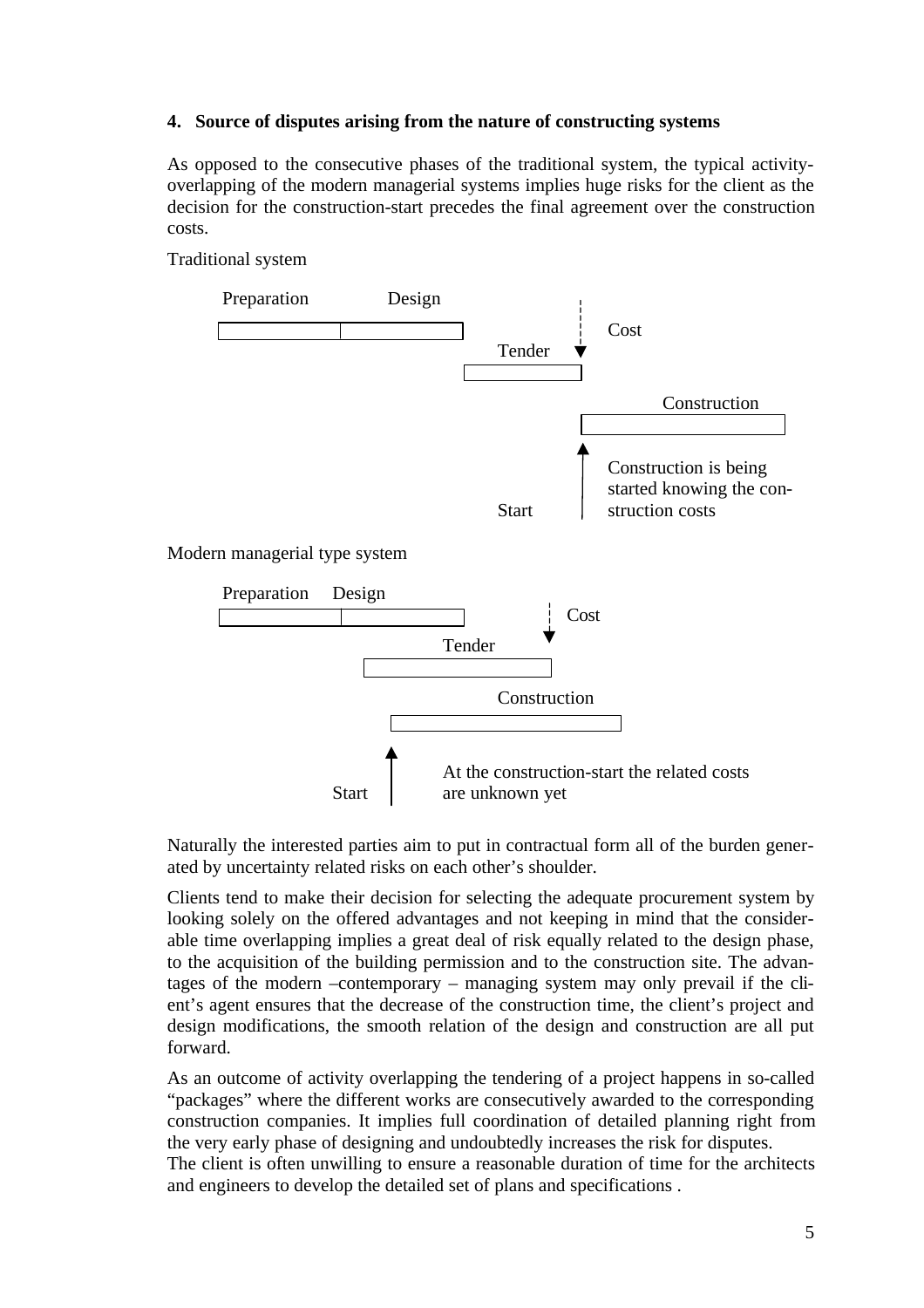# **5. Another source of dispute – the responsibility and risk in building contract**

 There are many construction contracts prepared so professionally in legal terms that it is often difficult –if possible at all- to find anyone responsible for the failure of the project goal.

Accepted that "risk has two dimensions: uncertainty (the probability that risk might occur) and effect (the potential impact on objectives if the risk does occur) $"^{[1]}$ , no client can avoid dealing with it in any construction project .

Risks must be acknowledged and clearly allocated in the contractual agreements between the client and other parties.

The client is usually exposed to a high risk. It has to be shared with the parties in the frame of the construction contract. The simple solution is: the responsibility for a risk should be carried by that party best able to assess, evaluate and control it.

Practically:

- If there is a party having direct control over that process, which creates the risk, it has to be allocated to that party.
- Where no party has direct control, risk should be allocated to that party who is best able to protect against an unexpected damage, loss, casualty or event.

Sadly enough the contractual agreement over sharing risk and responsibilities does not alone guarantee the avoidance of the arising disputes. One of the main causes of claims and disputes will arise because the parties doesn't recognise or doesn't want to accept – acknowledge – their responsibility.

Construction projects are exposed to and influenced by many unexpected factors. The settling of the arising disputes often comes from the immediate recognition of the generating sources and from the adequate – under no circumstances hostile- reaction.

One of the possible answers to prevent litigation is the partnering. The process is being introduced in Hungary based on an understanding of common interest and, thus, can help client, designer and contractor to identify their separate (shared) interest and understand, how to achieve the common goals for a successful construction project.

# **Conclusion**

The avoidance of disputes, claims and litigation is the common interest of all the stakeholders in the construction project. The generating source of disputes are mostly related to the selected procurement system. The peculiarities and risks of the management systems shall be identified. The sources for disputes, claims and litigation may well be minimized, if:

- I. The client makes every effort at the selection of the contracting system to ensure that his/her interest is being represented in an adequate manner (site inspector and/or management)
- II. The contracting parties are after the reasonable share of activities, responsibility and risk – avoiding the power-forced one –sided contracts.
- III. The contracting parties are prepared for the immediate solution of recognized disputes and often employ specialized professionals to help them in doing so or may accord the rules of partnership.